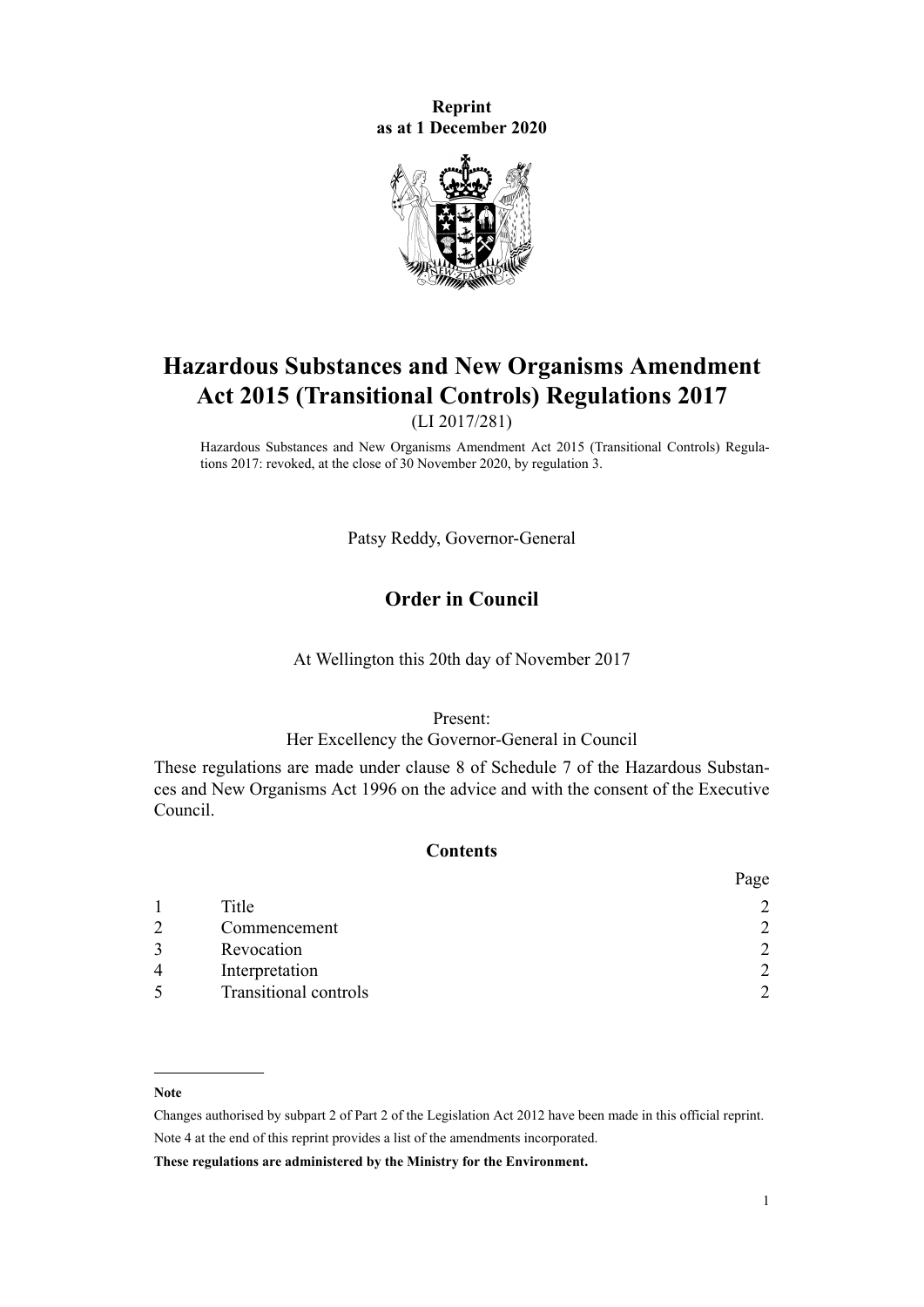# **Regulations**

#### <span id="page-1-0"></span>**1 Title**

These regulations are the Hazardous Substances and New Organisms Amendment Act 2015 (Transitional Controls) Regulations 2017.

#### **2 Commencement**

These regulations come into force on 1 December 2017.

#### **3 Revocation**

These regulations are revoked at the close of 30 November 2020.

#### **4 Interpretation**

In these regulations, **Act** means the [Hazardous Substances and New Organisms](http://legislation.govt.nz/pdflink.aspx?id=DLM381221) [Act 1996.](http://legislation.govt.nz/pdflink.aspx?id=DLM381221)

## **5 Transitional controls**

- (1) This regulation applies to—
	- (a) every approval for a hazardous substance or group of hazardous substances given under [Part 5](http://legislation.govt.nz/pdflink.aspx?id=DLM383157) of the Act that is in force immediately before the commencement of these regulations; and
	- (b) every deemed approval, as defined in [clause 1](http://legislation.govt.nz/pdflink.aspx?id=DLM7503924) of Schedule 7 of the Act.
- (2) Until it is reissued under [clause 4\(3\)](http://legislation.govt.nz/pdflink.aspx?id=DLM7503939) of Schedule 7 of the Act or revoked under [section 67B](http://legislation.govt.nz/pdflink.aspx?id=DLM7498905) of the Act, every approval to which this regulation applies is subject to the controls for the time being prescribed by the following provisions of the Hazardous Substances (Hazardous Property Controls) Notice 2017 (as far as they are applicable):
	- (a) clause 13 (certain substances restricted to workplaces only):
	- (b) clauses 15 to 25 (hazardous substances in place other than workplace):
	- (c) clauses 26 to 32 (storage of LPG, stationary container systems for domestic oil burning installations and internal combustion engines, and SCUBA cylinders):
	- (d) clause 34 (substances on board ships that are workplaces that are not subject to the [Health and Safety at Work Act 2015](http://legislation.govt.nz/pdflink.aspx?id=DLM5976602)):
	- (e) clauses 36 to 44 (site and storage controls for ecotoxic substances):
	- (f) clauses 47 and 48 (equipment and records for ecotoxic substances):
	- (g) clauses 59 to 66 (qualifications for application of ecotoxic substances).
- (3) The controls specified in subclause (2) must be treated as existing prescribed controls for the purposes of [clauses 2](http://legislation.govt.nz/pdflink.aspx?id=DLM7503937) and [4](http://legislation.govt.nz/pdflink.aspx?id=DLM7503939) of Schedule 7 of the Act.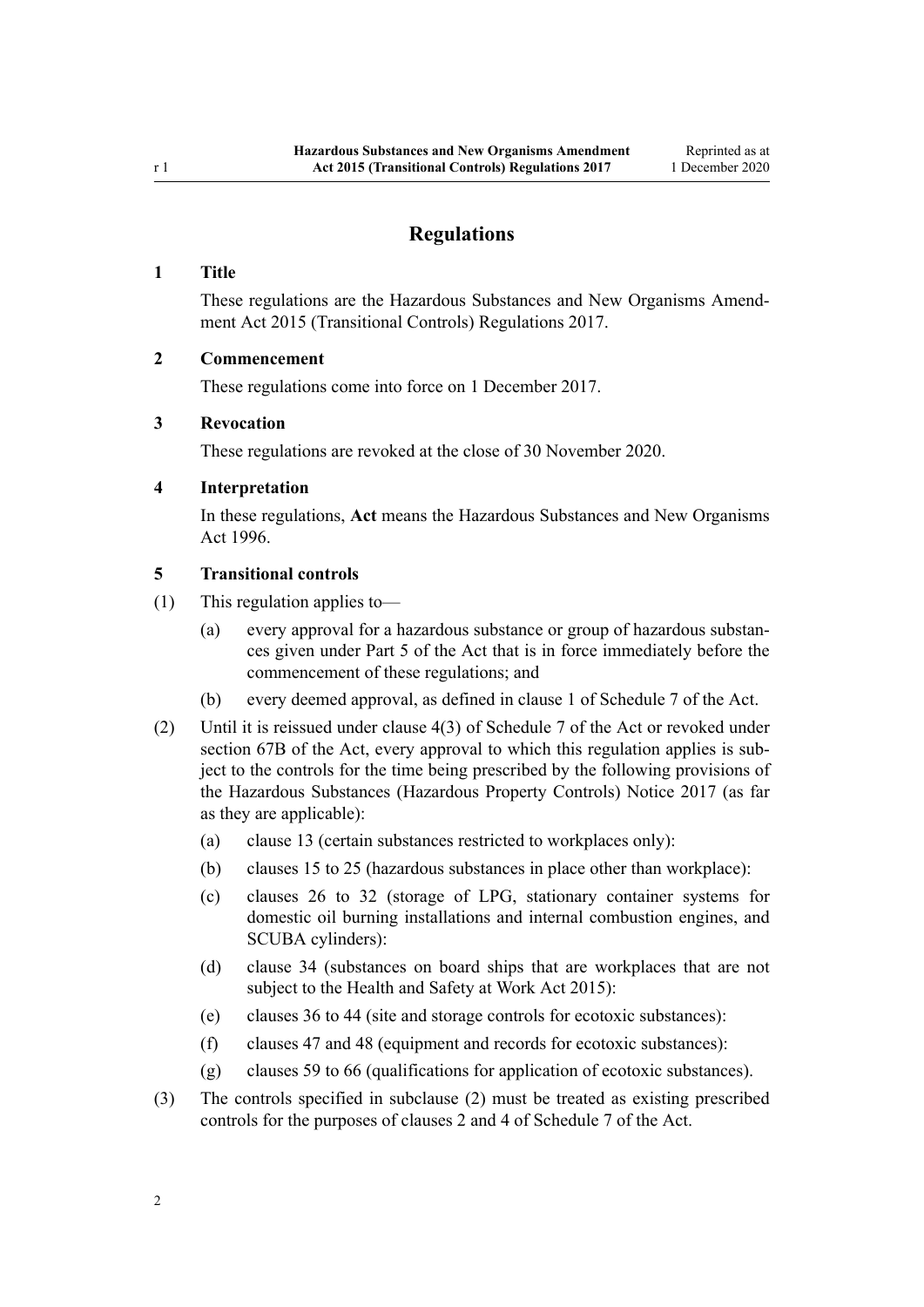(4) On being replaced by a control specified in subclause (2), the replaced control ceases to have effect as an existing prescribed control for the purposes of [Schedule 7](http://legislation.govt.nz/pdflink.aspx?id=DLM386828) of the Act.

> Martin Bell, for Clerk of the Executive Council.

### **Explanatory note**

*This note is not part of the regulations, but is intended to indicate their general effect.*

These regulations come into force on 1 December 2017 and have effect for 3 years.

These regulations are made under the transitional regulation-making powers in [clause](http://legislation.govt.nz/pdflink.aspx?id=DLM7503978) [8](http://legislation.govt.nz/pdflink.aspx?id=DLM7503978) of Schedule 7 of the Hazardous Substances and New Organisms Act 1996 (the **HSNO Act**), as substituted by the [Hazardous Substances and New Organisms](http://legislation.govt.nz/pdflink.aspx?id=DLM6564902) [Amendment Act 2015](http://legislation.govt.nz/pdflink.aspx?id=DLM6564902) (the **HSNO Amendment Act**). [Schedule 7](http://legislation.govt.nz/pdflink.aspx?id=DLM386828) contains transitional provisions relating to existing approvals and classifications under the HSNO Act and is fully in force on 1 December 2017. As a consequence of the operative provisions of the [Health and Safety at Work Act 2015](http://legislation.govt.nz/pdflink.aspx?id=DLM5976602) (the **HSW Act**) and HSNO Amendment Act, the regulation of hazardous substances is primarily split between notices created under the HSNO Act (**EPA Notices**) and hazardous substances regulations created under the HSW Act (**HSW HS Regulations**).

The EPA Notices and HSW HS Regulations will come into force together on 1 December 2017 (along with the remainder of the HSNO Amendment Act). Some controls are moving over to the HSW HS Regulations, but they are not being reproduced in full and the gaps created will need to be filled under the HSNO Act to ensure that risks to the public and the environment are managed to the same level as before the split. The gaps are being filled by controls in a new EPA Hazardous Substances (Hazardous Property Controls) Notice (**HPC Notice**), but the HPC Notice will not apply to existing hazardous substance approvals until they have been reissued (which is planned to happen after 1 December 2017).

These regulations will require users of existing hazardous substance approvals to comply with the gap-filling provisions in the HPC Notice prior to the reissue of approvals. The gap-filling controls in the HPC Notice relate to ecotoxic substances and to the storage and use of hazardous substances in places to which the HSW Act does not apply.

The applicable provisions in the HPC Notice are as follows:

- clause 13, which provides that certain substances can be supplied only to a workplace or an authorised person:
- clauses 15 to 25, which prescribe controls on substances in places other than workplaces: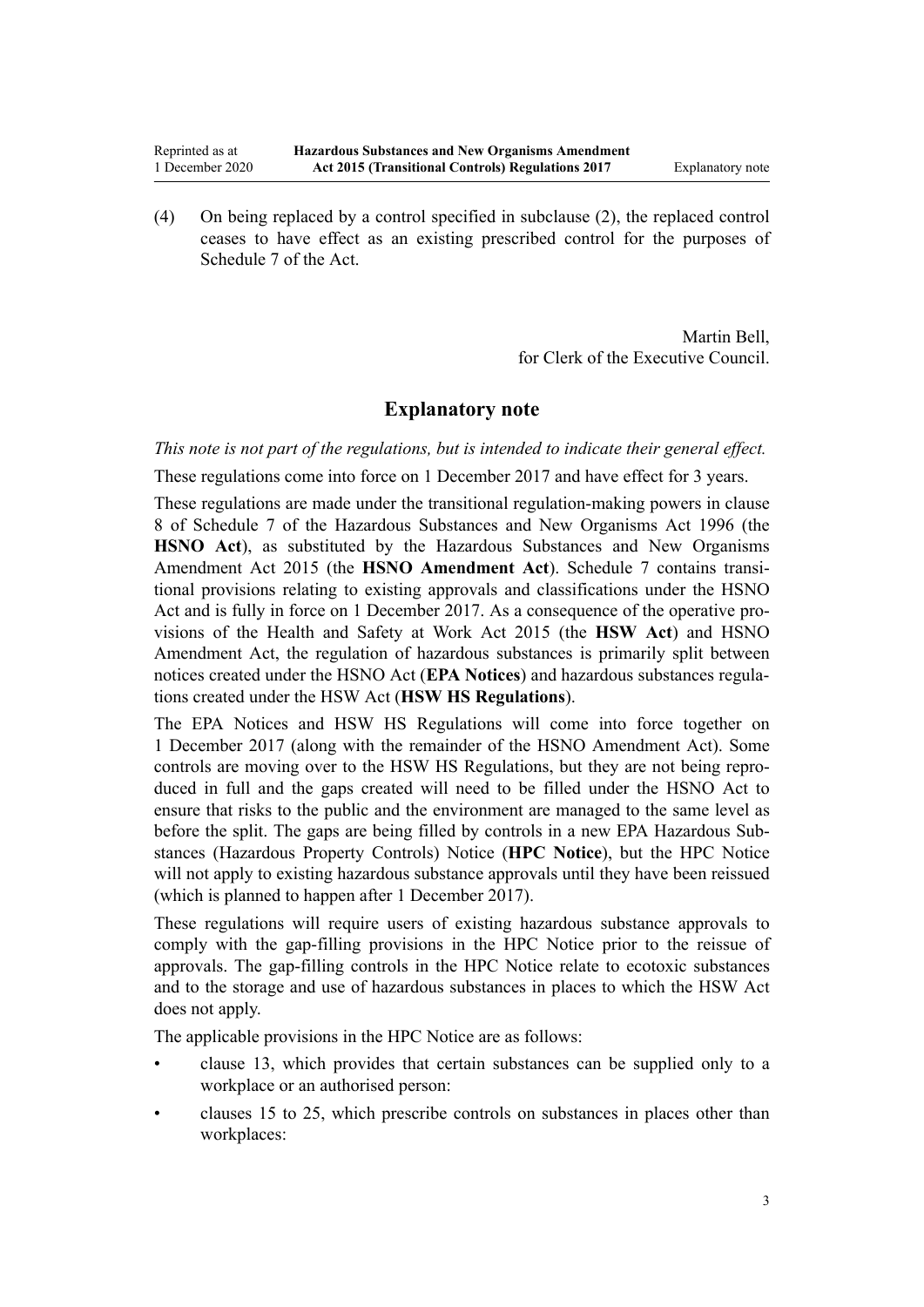- clauses 26 to 32, which prescribe controls on the storage of LPG, the storage of stationary container systems for domestic oil burning installations and internal combustion engines, and the filling of SCUBA cylinders:
- clause 34, which provides that the HSW HS Regulations apply to substances on board ships that are workplaces that are not subject to the HSW Act:
- clauses 36 to 44, which prescribe site and storage controls for ecotoxic substances:
- clauses 47 and 48, which prescribe requirements that relate to equipment and data records for ecotoxic substances:
- clauses 59 to 66, which prescribe qualifications to be held by persons who apply ecotoxic substances.

## **Regulatory impact statement**

The Ministry for the Environment produced a regulatory impact statement on 2 October 2017 to help inform the decisions taken by the Government relating to the contents of this instrument.

A copy of this regulatory impact statement can be found at—

• <http://www.mfe.govt.nz/node/23711>

Explanatory note

• <http://www.treasury.govt.nz/publications/informationreleases/ris>

Issued under the authority of the [Legislation Act 2012](http://legislation.govt.nz/pdflink.aspx?id=DLM2997643). Date of notification in *Gazette*: 23 November 2017.